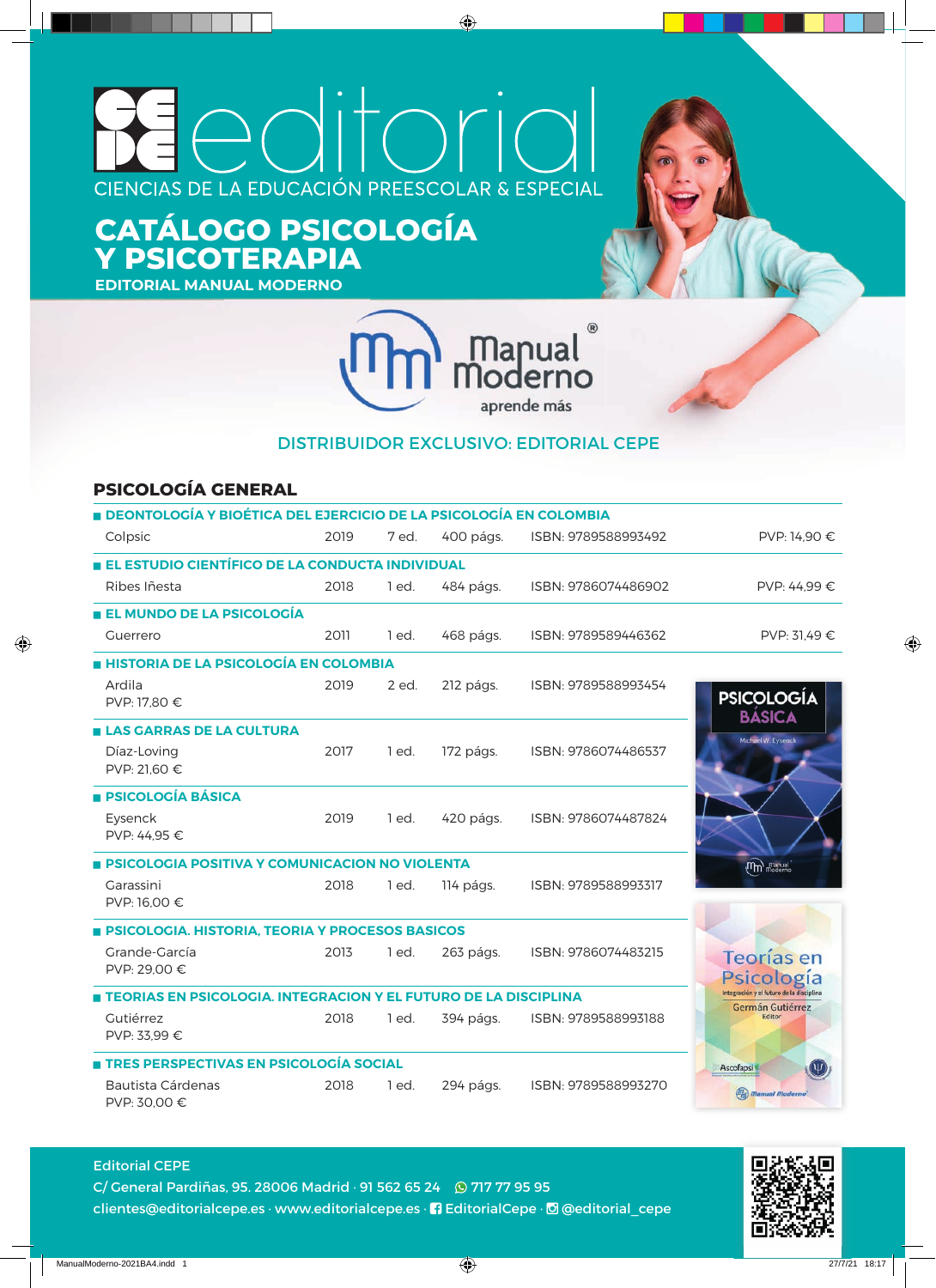| <b>PSICOLOGÍA DE LA EDUCACIÓN</b>                                  |      |                  |           |                     |                                                             |
|--------------------------------------------------------------------|------|------------------|-----------|---------------------|-------------------------------------------------------------|
| ALUMNOS SUPERDOTADOS Y TALENTO                                     |      |                  |           |                     |                                                             |
| Valadez, Betancourt, Zabala<br>PVP: 40,00 €                        | 2012 | 2 ed.            | 425 págs. | ISBN: 9786074482201 | a el adulto con<br>D                                        |
| ATMÓSFERAS CREATIVAS 2. ROMPIENDO CANDADOS MENTALES.               |      |                  |           |                     | Guía de afrontamiento                                       |
| Betancourt<br>PVP: 71,99 €                                         | 2008 | 2 ed.            | 884 págs. | ISBN: 9789707293205 | J. Russell Ramsay<br>Anthony L. Rostain                     |
| OÓMO PROPICIAR EL TALENTO Y LA CREATIVIDAD EN LA ESCUELA           |      |                  |           |                     |                                                             |
| Betancourt. Valadez<br>PVP: 35,00 €                                | 2012 | 1 ed.            | 345 págs. | ISBN: 9786074482478 | (Im)                                                        |
| COMPENDIO DE EDUCACIÓN ESPECIAL                                    |      |                  |           |                     |                                                             |
| Sánchez Escobedo<br>PVP: 35.00 €                                   | 1997 | 1 ed.            | 240 págs. | ISBN: 9789684267688 | ultimedia<br>Escala de evaluación                           |
| COMPETENCIA SOCIAL Y SALUD ESCOLAR                                 |      | <b>★ NOVEDAD</b> |           |                     | D                                                           |
| Flórez, Vélez<br>PVP: 23,99 €                                      | 2020 | 1 ed.            | 368 págs. | ISBN: 9789588993669 | para ninos y adolescentes                                   |
| <b>DISLEXIA, DEFINICIÓN E INTERVENCIÓN EN HISPANOHABLANTES</b>     |      |                  |           |                     | George J. DuPau<br>homas J. Power<br>Arthur D. Anastopoulos |
| Matute, Guajardo<br>PVP: 17,00 €                                   | 2012 | 2 ed.            | 109 págs. | ISBN: 9786074482690 |                                                             |
| ESCALA DE EVALUACIÓN TDAH-5 PARA NIÑOS Y ADOLESCENTES              |      |                  |           |                     | $\binom{n}{m}$ Manual Moder                                 |
| <b>VV AA</b><br>PVP: 23,99 €                                       | 2018 | 1 ed.            | 118 págs. | ISBN: 9786074486841 |                                                             |
| <b>E FUNDAMENTOS DEL CONDICIONAMIENTO Y EL APRENDIZAJE</b>         |      |                  |           |                     | Programa integral<br>para altas<br>$\mathbf Q$              |
| Domjan<br>PVP: 31,50 €                                             | 2019 | 1 ed.            | 268 págs. | ISBN: 9786074487855 | capacidades<br><b>DESCUBRIÉNDONOS</b><br>Una guía práctica  |
| JUVEPICE: JUEGO, VEO, PIENSO, CREO, ESCUCHO. PARA NIÑOS CON TDAH   |      |                  |           |                     |                                                             |
| Valadez, de Alba Villegas, Reinaga 2013<br>PVP: 38,00 €            |      | 2 ed.            | 178 págs. | ISBN: 9786074483703 | Apfilde Digg H<br>onuelo Rodríguez Dorto                    |
| KIT DE HERRAMIENTAS PARA ADULTOS CON TDAH. GUÍA DE AFRONTAMIENTO   |      |                  |           |                     |                                                             |
| Ramsay, Rostain<br>PVP: 29,95 €                                    | 2019 | 1 ed.            | 236 págs. | ISBN: 9786074488081 | (Tanual Moderno)                                            |
| <b>E MANUAL DE PRÁCTICA BÁSICA: MOTIVACIÓN Y EMOCIÓN</b>           |      |                  |           |                     |                                                             |
| Peña, Macías, Morales                                              | 2011 | 1 ed.            | 89 págs.  | ISBN: 9786074480870 | PVP: 19,50 €                                                |
| NUESTRO HIJO CON AUTISMO                                           |      |                  |           |                     |                                                             |
| Vicari, Auza                                                       | 2019 | 1 ed.            | 109 págs. | ISBN: 9786074487268 | PVP: 12,95 €                                                |
| <b>E ¿PROBLEMAS DE ATENCIÓN? ESTIMULACIÓN Y REHABILITACIÓN</b>     |      |                  |           |                     |                                                             |
| Ostrosky                                                           | 2004 | 1 ed.            | 290 págs. | ISBN: 9789707300323 | PVP: 47,60 €                                                |
| ■ ¿PROBLEMAS DE LENGUAJE? ESTIMULACIÓN Y REHABILITACIÓN            |      |                  |           |                     |                                                             |
| Ostrosky                                                           | 2007 | 1 ed.            | 165 págs. | ISBN: 9789709982015 | PVP: 47,60 €                                                |
| ■ ¿PROBLEMAS DE MEMORIA? ESTIMULACIÓN Y REHABILITACIÓN             |      |                  |           |                     |                                                             |
| Ostrosky                                                           | 2005 | 1 ed.            | 235 págs. | ISBN: 9789709982008 | PVP: 47,60 €                                                |
| PROBLEMAS ESCOLARES. UNA GUÍA PRÁCTICA DE EVALUACIÓN Y DIAGNÓSTICO |      |                  |           |                     |                                                             |
| Macías, Morales, Peña                                              | 2015 | 1 ed.            | 99 págs.  | ISBN: 9786074485103 | PVP: 16,99 €                                                |
| PROGRAMA INTEGRAL PARA ALTAS CAPACIDADES. DESCUBRIÉNDONOS          |      |                  |           |                     |                                                             |
| Rodríguez, Díaz, Rodríguez                                         | 2015 | 1 ed.            | 125 págs. | ISBN: 9786074485196 | PVP: 26,00 €                                                |
| <b>PSICOLOGÍA DEL DEPORTE</b>                                      |      |                  |           |                     |                                                             |
| Toner, Moran                                                       | 2018 | 1 ed.            | 472 págs. | ISBN: 9786074486919 | PVP: 44,99 €                                                |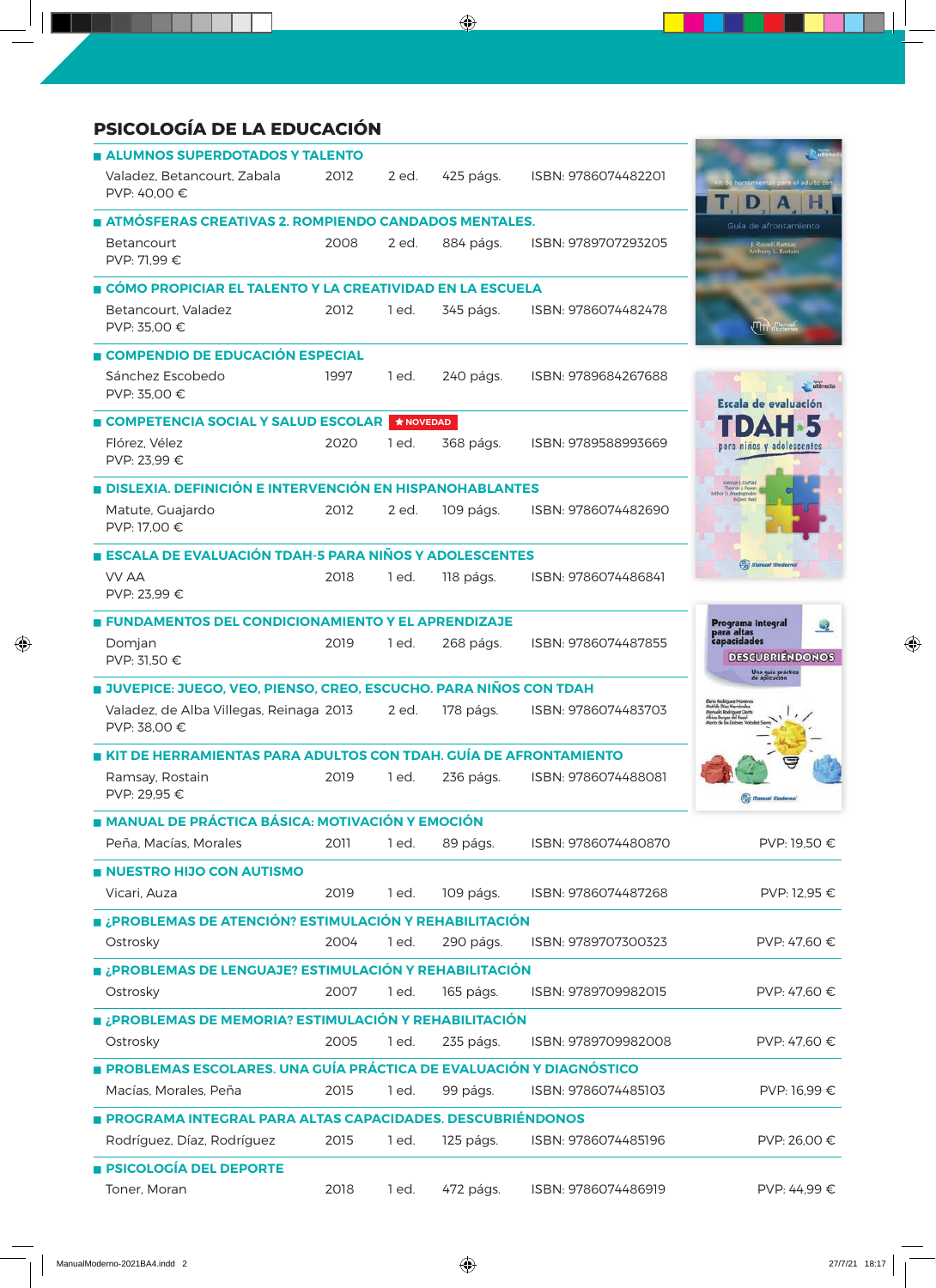| <b>PSICOLOGÍA EDUCATIVA</b>                                         |      |                 |           |                     |                                                                                          |
|---------------------------------------------------------------------|------|-----------------|-----------|---------------------|------------------------------------------------------------------------------------------|
| Cline, Gulliford, Birch                                             | 2017 | 1 ed.           | 348 págs. | ISBN: 9786074486476 | PVP: 33,99 €                                                                             |
| <b>RESPUESTAS A LOS FAMILIARES Y AMIGOS DE PACIENTES CON AFASIA</b> |      |                 |           |                     |                                                                                          |
| Matute, Preciado, López                                             | 2015 | 1 ed.           | 39 págs.  | ISBN: 9786074485370 | PVP: 14,99 €                                                                             |
| <b>TRASTORNO POR DÉFICIT DE ATENCIÓN E HIPERACTIVIDAD</b>           |      |                 |           |                     |                                                                                          |
| Galicia Castillo                                                    | 2015 | 1 ed.           | 131 págs. | ISBN: 9786074485240 | PVP: 17,99 €                                                                             |
| <b>PSICOLOGÍA EVOLUTIVA</b>                                         |      |                 |           |                     | $\left( \infty \right)$<br>$\left( \mathcal{Q}_{n}\right)$                               |
| ADAPTACIÓN Y RESILIENCIA ADOLESCENTE EN CONTEXTOS MÚLTIPLES         |      |                 |           |                     |                                                                                          |
| Barcelata Eguiarte<br>PVP: 25,99 €                                  | 2018 | 1 ed.           | 160 págs. | ISBN: 9786074487299 | $\odot$<br>$\circ$<br>$\mathfrak{G}$<br>$\boldsymbol{\Theta}$<br>$\circledS$<br>$\varpi$ |
| ADOLESCENTES EN RIESGO. UNA MIRADA A PARTIR DE LA RESILIENCIA       |      |                 |           |                     | FORTAL                                                                                   |
| Barcelata Eguiarte<br>PVP: 20,99 €                                  | 2015 | 1 ed.           | 150 págs. | ISBN: 9786074485134 | de caracter<br>Guía de intervención<br>$\sqrt{m}$ <i>Manual Moderno</i>                  |
| <b>DESARROLLO COGNITIVO. ECOLOGÍA CULTURAL</b>                      |      |                 |           |                     |                                                                                          |
| Restrepo                                                            | 2019 | 1 ed.           | 428 págs. | ISBN: 9786074487701 |                                                                                          |
| PVP: 36,40 €                                                        |      |                 |           |                     | <b>ADOLESCENTES EN RIESGO</b><br>Una mirada<br>a partir de la resiliencia                |
| <b>BIDESARROLLO POSITIVO ADOLESCENTE</b>                            |      | <b>ANOVEDAD</b> |           |                     |                                                                                          |
| Garassini<br>PVP: 13,95 €                                           | 2020 | 1 ed.           | 140 págs. | ISBN: 9789588993584 | <b>Slanca Estela Barcelata Eg</b>                                                        |
| <b>FORTALEZAS DE CARÁCTER. GUÍA DE INTERVENCIÓN</b>                 |      |                 |           |                     |                                                                                          |
| Niemiec<br>PVP: 27,99 €                                             | 2018 | 1 ed.           | 224 págs. | ISBN: 9786074487183 | <b>Manual Moderno</b>                                                                    |
| <b>BESICOLOGÍA DEL DESARROLLO: UNA PERSPECTIVA CLÍNICA</b>          |      |                 |           |                     |                                                                                          |
| Hernández<br>PVP: 17,80 €                                           | 2021 | 1 ed.           | 176 págs. | ISBN: 9786074488593 | <b>Desarrollo</b><br>positivo                                                            |
| <b>TRASTORNO DEL DESARROLLO COGNITIVO</b>                           |      |                 |           |                     | adolescente                                                                              |
| Del Río Mantilla<br>PVP: 28,06 €                                    | 2018 | 1 ed.           | 194 págs. | ISBN: 9789588993294 | María Elena Garassini                                                                    |
| UNA MIRADA EXISTENCIAL A LA ADOLESCENCIA                            |      |                 |           |                     |                                                                                          |
| Almario<br>PVP: 25,00 €                                             | 2016 | 2 ed.           | 186 págs. | ISBN: 9789589446942 |                                                                                          |

### **EVALUACIÓN Y PSICODIAGNÓSTICO**

| <b>B</b> 8 ESCALAS: EL LADO NEGATIVO DE LAS RELACIONES DE PAREJA |      |       |           |                     |              |  |  |  |
|------------------------------------------------------------------|------|-------|-----------|---------------------|--------------|--|--|--|
| VV AA                                                            | 2017 | ed.   | 194 págs. | ISBN: 9786074486520 | PVP: 20.99 € |  |  |  |
| APLICACIONES CLÍNICAS DEL WAIS IV                                |      |       |           |                     |              |  |  |  |
| Lichtenberger                                                    | 2014 | ed.   | 393 págs. | ISBN: 9786074484069 | PVP: 53.00 € |  |  |  |
| <b>E CLAVES PARA LA EVALUACIÓN CON WISC-IV</b>                   |      |       |           |                     |              |  |  |  |
| Flanagan, Kaufman                                                | 2012 | 2 ed. | 364 págs. | ISBN: 9786074481587 | PVP: 53.99 € |  |  |  |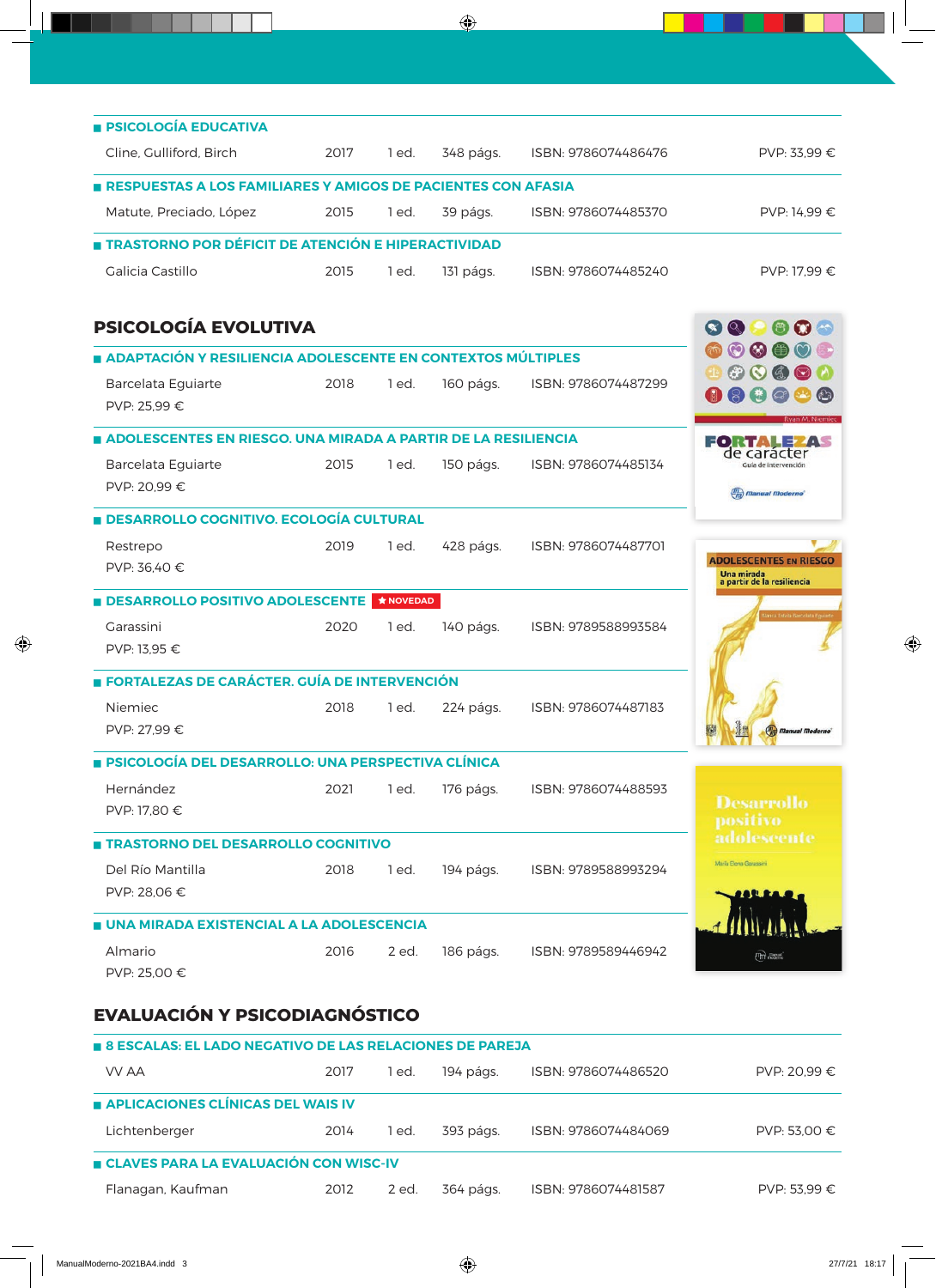| <b>BILIDISM-5. GUIA PARA EL DIAGNOSTICO CLINICO</b>                                        |      |       |           |                     |                                                        |
|--------------------------------------------------------------------------------------------|------|-------|-----------|---------------------|--------------------------------------------------------|
| Morrison<br>PVP: 59,99 €                                                                   | 2016 | 1 ed. | 654 págs. | ISBN: 9786074484892 | LA ENTREVISTA                                          |
| ESTADÍSTICA APLICADA EN PSICOLOGÍA Y CIENCIAS DE LA SALUD                                  |      |       |           |                     |                                                        |
| González, Escoto, Chávez<br>PVP: 29,00 €                                                   | 2017 | 1 ed. | 417 págs. | ISBN: 9786074486223 |                                                        |
| EVALUACIÓN INFANTIL VOL. I. FUNDAMENTOS COGNITIVOS                                         |      |       |           |                     |                                                        |
| Sattler<br>PVP: 125,00 €                                                                   | 2010 | 5 ed. | 797 págs. | ISBN: 9786074480375 | <b>James Morrison</b><br>$\binom{m}{m}$ Manual Moderno |
| EVALUACIÓN PSICOLÓGICA. HISTORIA, FUNDAMENTOS TEÓRICO-CONCEPTUALES Y<br><b>PSICOMETRÍA</b> |      |       |           |                     |                                                        |
| Aragón, Edna<br>PVP: 16,95 €                                                               | 2014 | 2 ed. | 150 págs. | ISBN: 9786074484656 | Guía para el                                           |
| LA ENTREVISTA EN NIÑOS Y ADOLESCENTES, DSM-5                                               |      |       |           |                     | DIAGNÓSTICO CLÍNICO<br>lames Morrison                  |
| Morrison, Flegel<br>PVP: 40,99 €                                                           | 2017 | 1 ed. | 512 págs. | ISBN: 9786074486605 |                                                        |
| <b>LA ENTREVISTA PSICOLÓGICA</b>                                                           |      |       |           |                     |                                                        |
| Morrison<br>PVP: 35,00 €                                                                   | 2015 | 1 ed. | 314 págs. | ISBN: 9786074485059 |                                                        |
| MMPI-2-RF UNA GUÍA PARA LA INTERPRETACIÓN                                                  |      |       |           |                     | $\binom{m}{m}$ Manual Modern                           |
| Mccord<br>PVP: 27,95 €                                                                     | 2019 | 1 ed. | 131 págs. | ISBN: 9786074487862 |                                                        |
| <b>PREVENCION Y EVALUACION EN PSICOLOGIA</b>                                               |      |       |           |                     |                                                        |
| Lopez Cortes, Arturo, Patiño Tovar 2014                                                    |      | 1 ed. | 112 págs. | ISBN: 9786074484212 | PVP: 15.00 €                                           |
| PRUEBAS PSICOLÓGICAS. UNA INTRODUCCIÓN PRÁCTICA                                            |      |       |           |                     |                                                        |
| Hogan                                                                                      | 2015 | 2 ed. | 497 págs. | ISBN: 9786074484984 | PVP: 52,00 €                                           |
| <b>E PSICODIAGNÓSTICO CLÍNICO DEL NIÑO</b>                                                 |      |       |           |                     |                                                        |
| Esquivel, Heredia, Lucio, Ospina                                                           | 2016 | 4 ed. | 366 págs. | ISBN: 9786074485905 | PVP: 45,00 €                                           |
| <b>TAT CAT Y SAT. USO CLINICO</b>                                                          |      |       |           |                     |                                                        |
| Bellak, Abrams                                                                             | 2000 | 4 ed. | 545 págs. | ISBN: 9789684268753 | PVP: 69.99 €                                           |

## **MANUALES APA Y DE INVESTIGACIÓN**

| APA, DICCIONARIO CONCISO DE PSICOLOGÍA                                      |      |       |           |                     | <b>Manual de Publicaciones</b>                               |
|-----------------------------------------------------------------------------|------|-------|-----------|---------------------|--------------------------------------------------------------|
| <b>APA</b>                                                                  | 2010 | 1 ed. | 587 págs. | ISBN: 9786074480603 | <b>In American Peorbalcus</b>                                |
| PVP: 55,00 €                                                                |      |       |           |                     |                                                              |
| <b>ENSEÑANZA E INVESTIGACION EN PSICOLOGIA. VOL. 19</b>                     |      |       |           |                     |                                                              |
| VV AA                                                                       | 2014 | 1 ed. | 131       | ISBN: 1851594019027 | de Publicaciones<br>de la American Psychological Association |
| PVP: 16,00 €                                                                |      |       |           |                     | Versión abreviada                                            |
| NSEÑANZA E INVESTIGACION EN PSICOLOGIA. VOL. 20                             |      |       |           |                     |                                                              |
| VV AA                                                                       | 2015 | 1 ed. | 108       | ISBN: 1851594020016 |                                                              |
| PVP: 16,00 €                                                                |      |       |           |                     |                                                              |
|                                                                             |      |       |           |                     |                                                              |
| <b>A MANUAL DE MÉTODOS DE INVESTIGACIÓN PARA LAS CIENCIAS SOCIALES</b>      |      |       |           |                     | $\binom{m}{m}$ <i>Manual Moderno</i> <sup>*</sup>            |
| García, Cabrero, Benilde                                                    | 2009 | 1 ed. | 179 págs. | ISBN: 9786074480115 |                                                              |
| PVP: 26.80 €                                                                |      |       |           |                     |                                                              |
| MANUAL DE PUBLICACIONES DE LA APA. GUÍA DE ENTRENAMIENTO PARA EL ESTUDIANTE |      |       |           |                     |                                                              |
| <b>APA</b>                                                                  | 2010 | 2 ed. | 220 págs. | ISBN: 9786074480566 | PVP: 42.00 €                                                 |
| ANUAL DE PUBLICACIONES DE LA APA. VERSIÓN ABREVIADA                         |      |       |           |                     |                                                              |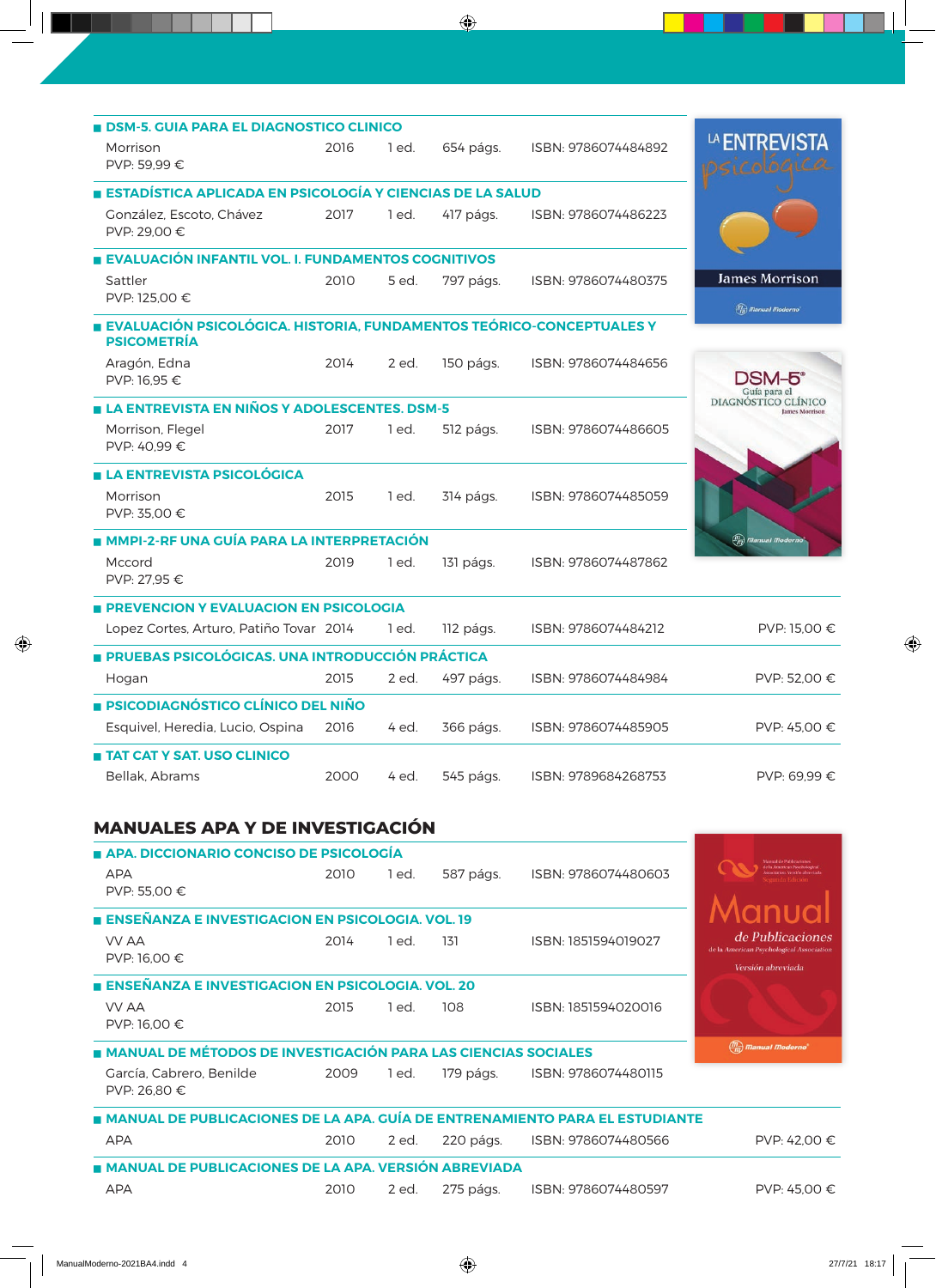| <b>MANUAL DE PUBLICACIONES DE LA AMERICAN PSICHOLOGICAL ASSOCIATION</b>                                  |      |         |           |                     | <b>MANUAL</b>                                                        |
|----------------------------------------------------------------------------------------------------------|------|---------|-----------|---------------------|----------------------------------------------------------------------|
| <b>APA</b><br>PVP: 46,50 €                                                                               | 2021 | 4 ed.   | 452 págs. | ISBN: 9786074488562 | <b>INTERNACIONAL</b><br><b>DE PRUEBAS Y</b><br><b>EVALUACIÓN DEL</b> |
| MANUAL INTERNACIONAL DE PRUEBAS Y EVALUACIÓN DEL ITC                                                     |      |         |           | ★ NOVEDAD           |                                                                      |
| <b>VV AA</b><br>PVP: 61,99 €                                                                             | 2020 | 1 ed.   | 536 págs. | ISBN: 9786074488357 |                                                                      |
| <b>PROCESO DE LA INVESTIGACIÓN CUALITATIVA</b>                                                           |      |         |           |                     |                                                                      |
| <b>Bautista</b><br>PVP: 28,30 €                                                                          | 2011 | 1 ed.   | 232 págs. | ISBN: 9789589446409 | $(\mathsf{m})$ $\mathsf{u}^{\mathsf{partial}}_{\mathsf{m}}$          |
| <b>SEXUALIDAD HUMANA</b>                                                                                 |      |         |           |                     |                                                                      |
| <b>HOMOSEXUALIDAD Y PSICOLOGÍA</b>                                                                       |      |         |           |                     |                                                                      |
| Ardila<br>PVP: 16,35 €                                                                                   | 2008 | 2 ed.   | 149 págs. | ISBN: 9789589446263 |                                                                      |
| LOS ROSTROS DE LA HOMOSEXUALIDAD. UNA MIRADA DESDE EL ESCENARIO                                          |      |         |           |                     |                                                                      |
| Álvarez Gayou<br>PVP: 16,40 €                                                                            | 2013 | $1$ ed. | 111 págs. | ISBN: 9786074483352 | <b>Manual Moderno</b>                                                |
| <b>MASCULINIDADES EN EL SIGLO XXI. EL DESAFIO DE ADAN</b>                                                |      |         |           |                     |                                                                      |
| Patiño, Rodríguez                                                                                        | 2016 | 1 ed.   | 106 págs. | ISBN: 9786074485691 | PVP: 15,00 €                                                         |
| PROMOCION DE LA SALUD SEXUAL EN JOVENES                                                                  |      |         |           |                     |                                                                      |
| <b>Benavides</b>                                                                                         | 2013 | 1 ed.   | 81 págs.  | ISBN: 9786074483468 | PVP: 10,40 €                                                         |
| <b>SEXOTERAPIA INTEGRAL</b>                                                                              |      |         |           |                     |                                                                      |
| Álvarez Gayou                                                                                            | 2011 | 2 ed.   | 333 págs. | ISBN: 9786074480665 | PVP: 37,90 €                                                         |
| <b>NEUROPSICOLOGÍA</b>                                                                                   |      |         |           |                     |                                                                      |
| BRAIN2BRAIN: IMPLEMENTA EL CAMBIO DEL CLIENTE A TRAVÉS DEL PODER PERSUASIVO DE LA<br><b>NEUROCIENCIA</b> |      |         |           |                     |                                                                      |
| Arden                                                                                                    | 2019 | 1 ed.   | 276 págs. | ISBN: 9786074488050 | PVP: 31,45 €                                                         |
| <b>E CEREBRO Y DROGAS</b>                                                                                |      |         |           |                     |                                                                      |
| González, Matute González                                                                                | 2013 | 1 ed.   | 181 págs. | ISBN: 9786074483338 | PVP: 28,00 €                                                         |
| <b>DAÑO CEREBRAL</b>                                                                                     |      |         |           |                     |                                                                      |
| Arango, Olabarrieta                                                                                      | 2019 | 1 ed.   | 384 págs. | ISBN: 9786074487473 | PVP: 33,99 €                                                         |
| DE LA PSICOLOGÍA COGNITIVA A LA NEUROPSICOLOGÍA                                                          |      |         |           |                     |                                                                      |
| <b>VV AA</b>                                                                                             | 2018 | 1 ed.   | 153 págs. | ISBN: 9786074486599 | PVP: 20,99 €                                                         |
| <b>DESARROLLO NEUROLÓGICO DE LAS FUNCIONES EJECUTIVAS EN PREESCOLAR</b>                                  |      |         |           |                     |                                                                      |
| González Osornio                                                                                         | 2014 | 1 ed.   | 87 págs.  | ISBN: 9786074484502 | PVP: 15,00 €                                                         |
| <b>DESARROLLO NEUROPSICOLÓGICO DE LÓBULOS FRONTALES Y FUNCIONES EJECUTIVAS</b>                           |      |         |           |                     |                                                                      |
| Flores, Ostrosky                                                                                         | 2012 | 1 ed.   | 165 págs. | ISBN: 9786074482225 | PVP: 25,00 €                                                         |
| <b>DICCIONARIO DE NEUROPSICOLOGÍA</b>                                                                    |      |         |           |                     | <b>NEUROPSICOLOGÍA</b>                                               |
| Padilla, Téllez, Galarza<br>PVP: 25,00 €                                                                 | 2016 | 1 ed.   | 164 págs. | ISBN: 9786074485424 | <b>CLINICA</b>                                                       |
| <b>EL CEREBRO DEL SIGLO XXI</b>                                                                          |      |         |           |                     |                                                                      |
| Toro, Yepes<br>PVP: 20,00 €                                                                              | 2018 | 1 ed.   | 260 págs. | ISBN: 9789588993331 | Alfred<br>Ardila                                                     |
| EL CEREBRO Y LA CONDUCTA: NEUROANATOMÍA PARA PSICÓLOGOS                                                  |      |         |           |                     |                                                                      |
| Clark, Boutros, Méndez<br>PVP: 38,95 €                                                                   | 2019 | 3 ed.   | 320 págs. | ISBN: 9786074487756 | $\omega_{\rm up}$                                                    |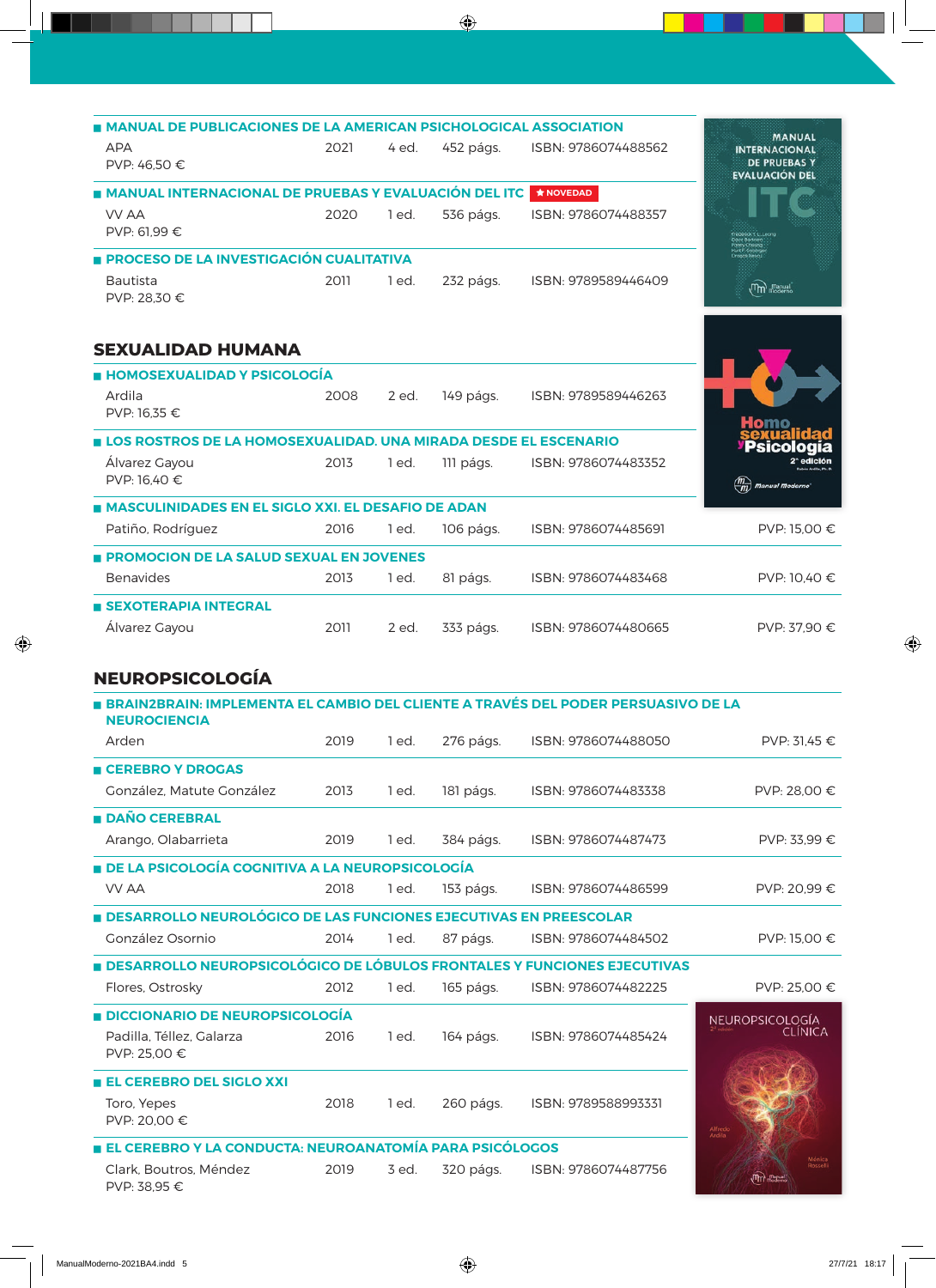| E FUNDAMENTOS PARA LA EVALUACIÓN NEUROPSICOLÓGICA                                       |      |                    |                    |                     | <b>REHABILITACION</b>             |
|-----------------------------------------------------------------------------------------|------|--------------------|--------------------|---------------------|-----------------------------------|
| Hebben, Milberg<br>PVP: 35,00 €                                                         | 2011 | 1 ed.              | 243 págs.          | ISBN: 9786074480672 | <b>NEUROPSICOLOGICA</b>           |
| LA HUELLA DEL PLACER. DE LA REGULACIÓN A LA ADICCIÓN                                    |      |                    |                    |                     |                                   |
| Juárez González<br>PVP: 35,99 €                                                         | 2019 | 1 ed.              | 394 págs.          | ISBN: 9786074487428 |                                   |
| MANUAL PARA LA EXPLORACION NEUROLOGICA Y LAS FUNCIONES CEREBRALES<br><b>SUPERIORES.</b> |      |                    |                    |                     | m <sub>m</sub> m <sub>anual</sub> |
| Contreras Gonzalez<br>PVP: 20,99 €                                                      | 2013 | 4 ed.              | 157 págs.          | ISBN: 9786074483260 |                                   |
| NEUROÉTICA. UNA GUÍA MULTIFACÉTICA                                                      |      | $\bigstar$ NOVEDAD |                    |                     |                                   |
| Kalkach, Carrillo<br>PVP: 32,95 €                                                       | 2020 | 1 ed.              | 392 págs.          | ISBN: 9786074488531 | <b>NEUROPSICOLOGÍA</b><br>in and  |
| <b>NEUROPSICOLOGÍA CLÍNICA</b>                                                          |      |                    |                    |                     |                                   |
| Ardila, Rossetti<br>PVP: 39,95 €                                                        | 2019 | 2 ed.              | 403 págs.          | ISBN: 9786074488074 |                                   |
| <b>E NEUROPSICOLOGÍA CLÍNICA HOSPITALARIA</b>                                           |      |                    |                    |                     |                                   |
| Villa, Navarro, Villaseñor<br>PVP: 39,99 €                                              | 2016 | 1 ed.              | 468 págs.          | ISBN: 9786074485813 | (m) Manual Moderno                |
| NEUROPSICOLOGÍA DE LOS TRASTORNOS DEL APRENDIZAJE                                       |      |                    |                    |                     |                                   |
| Ardila, Rosselli, Matute                                                                | 2005 | 1 ed.              | 120 págs.          | ISBN: 9789707290969 | PVP: 35,99 €                      |
| NEUROPSICOLOGÍA DE LOS TRASTORNOS DEL NEURODESARROLLO                                   |      |                    |                    |                     |                                   |
| Yáñez Téllez                                                                            | 2016 | 1 ed.              | 147 págs.          | ISBN: 9786074485660 | PVP: 20,99 €                      |
| NEUROPSICOLOGÍA DEL DESARROLLO INFANTIL                                                 |      |                    |                    |                     |                                   |
| Roselli, Matute, Ardila                                                                 | 2010 | 1 ed.              | 327 págs.          | ISBN: 9786074480436 | PVP: 35,00 €                      |
| NEUROPSICOLOGÍA DEL ENVEJECIMIENTO                                                      |      |                    |                    |                     |                                   |
| Ysaacc                                                                                  | 2018 | 1 ed.              | 124 págs.          | ISBN: 9786074486896 | PVP: 17,99 €                      |
| <b>NEUROPSICOLOGÍA INFANTIL</b>                                                         |      |                    |                    |                     |                                   |
| Arango, Rivera, Olabarrieta                                                             | 2017 | 1 ed.              | 372 págs.          | ISBN: 9789588993157 | PVP: 25,99 €                      |
| NEUROPSICOLOGÍA Y ANALFABETISMO                                                         |      |                    |                    |                     |                                   |
| Rivera, Morlett, Arango                                                                 | 2019 | 1 ed.              | 70 págs.           | ISBN: 9786074487411 | PVP: 19,99 €                      |
| <b>PRINCIPIOS DE REHABILITACIÓN NEUROPSICOLÓGICA</b>                                    |      |                    | $\bigstar$ NOVEDAD |                     |                                   |
| Arango Lasprilla                                                                        | 2020 | 1 ed.              | 380 págs.          | ISBN: 9786074488395 | PVP: 30,99 €                      |
| REHABILITACIÓN NEUROPSICOLÓGICA. ESTRATEGIAS EN TRASTORNOS DE LA INFANCIA Y DEL ADULTO  |      |                    |                    |                     |                                   |
| Pérez, Escoto Córdova, Arango                                                           | 2014 | 1 ed.              | 230 págs.          | ISBN: 9786074483710 | PVP: 29,00 €                      |
| REHABILITACIÓN NEUROPSICOLÓGICA. MANUAL INTERNACIONAL                                   |      |                    |                    |                     |                                   |
| Wilson, Winegardner, van Heugten 2019                                                   |      | 1 ed.              | 616 págs.          | ISBN: 9786074487237 | PVP: 60,99 €                      |
| TENDENCIAS ACTUALES DE LAS NEUROCIENCIAS COGNITIVAS                                     |      |                    |                    |                     |                                   |
| Matute                                                                                  | 2012 | 2 ed.              | 119 págs.          | ISBN: 9786074482737 | PVP: 16,40 €                      |
| TOC, TOC! ¿HAY ALGUIEN AHÍ ? CEREBRO Y CONDUCTA MANUAL PARA USUARIOS INEXPERTOS         |      |                    |                    |                     |                                   |
| Ostrosky                                                                                | 2012 | 1 ed.              | 296 págs.          | ISBN: 9789685391009 | PVP: 19,20 €                      |
| TRASTORNOS NEUROCOGNITIVOS EN EL ADULTO MAYOR                                           |      |                    |                    |                     |                                   |
| Huerta Karina Cerezo                                                                    | 2019 | 1 ed.              | 220 págs.          | ISBN: 9786074487886 | PVP: 19,95 €                      |
| TRASTORNOS PSICOLÓGICOS Y NEUROPSICOLÓGICOS EN LA INFANCIA Y LA ADOLESCENCIA            |      |                    |                    |                     |                                   |
| Arango, Romero, Ramírez                                                                 | 2018 | 1 ed.              | 425 págs.          | ISBN: 9786074487169 | PVP: 32,99 €                      |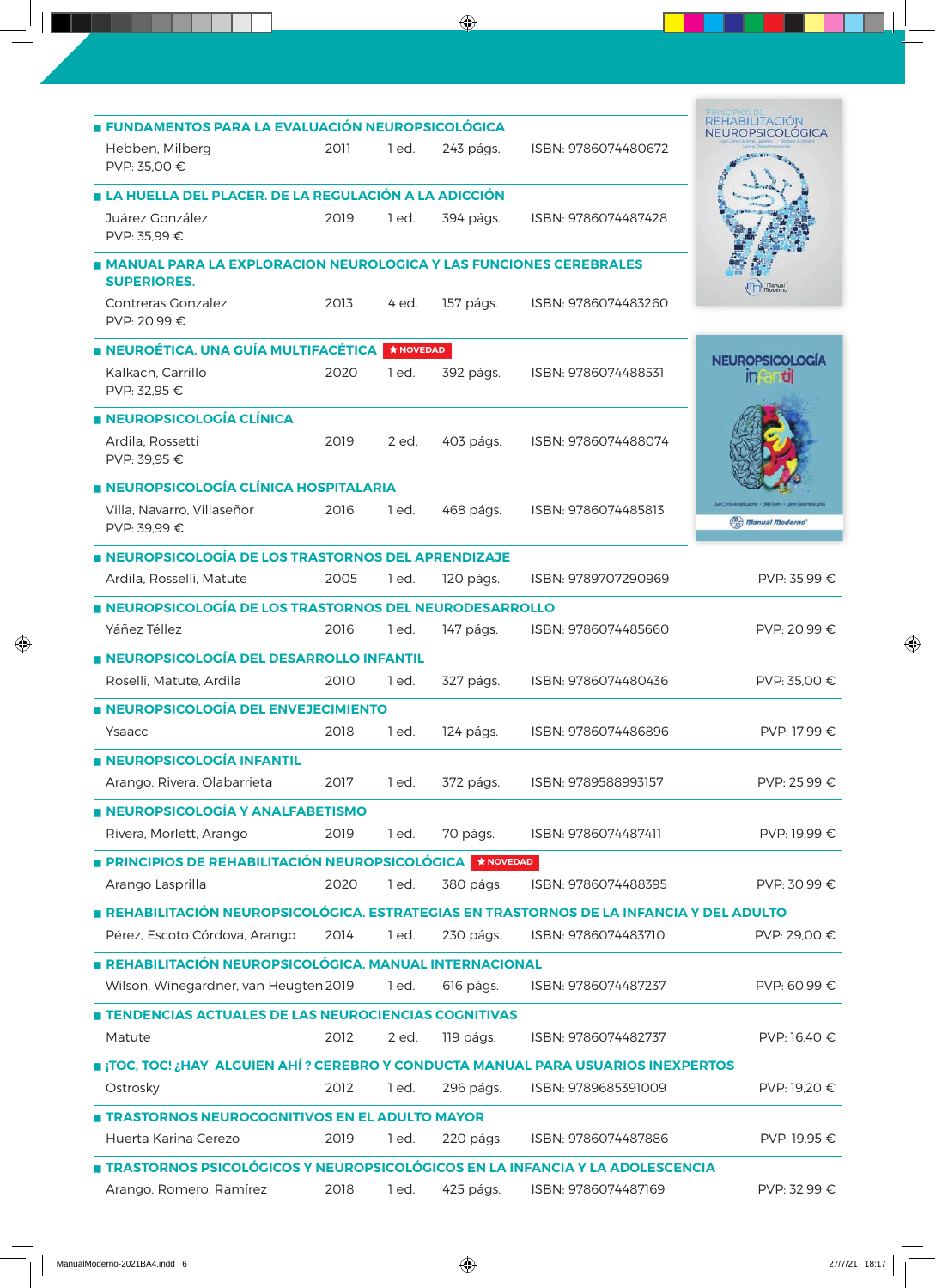| PSICOPATOLOGÍA Y PSIQUIATRÍA                                                                                       |      |       |           |                     | <b>Richard Rogers</b><br>Scott D. Bender                                                                       |
|--------------------------------------------------------------------------------------------------------------------|------|-------|-----------|---------------------|----------------------------------------------------------------------------------------------------------------|
| ■ EVALUACIÓN CLÍNICA DE LA SIMULACIÓN Y EL ENGAÑO                                                                  |      |       |           |                     |                                                                                                                |
| Rogers, Bender<br>PVP: 54,95 €                                                                                     | 2019 | 1 ed. | 639 págs. | ISBN: 9786074487909 |                                                                                                                |
| GUÍA CLÍNICA DE EVALUACIÓN Y TRATAMIENTO DEL COMPORTAMIENTO SUICIDA                                                |      |       |           | <b>★ NOVEDAD</b>    |                                                                                                                |
| Reyes, Strosahl<br>PVP: 22.95 €                                                                                    | 2020 | 1 ed. | 224 págs. | ISBN: 9786074488364 |                                                                                                                |
| ■ MANUAL DE INTERVENCIÓN: PREVENCIÓN DEL RIESGO SUICIDA EN ADOLESCENTES. CIPRÉS                                    |      |       |           |                     |                                                                                                                |
| Bahamón Muñetón                                                                                                    | 2019 | 1 ed. | 106 págs. | ISBN: 9786074487725 | PVP: 14,95 €                                                                                                   |
| <b>E PSICOLOGÍA CLÍNICA</b>                                                                                        |      |       |           |                     |                                                                                                                |
| Sánchez Escobedo                                                                                                   | 2008 | 1 ed. | 453 págs. | ISBN: 9789707293472 | PVP: 50.99 €                                                                                                   |
| <b>• PSICOPATOLOGÍA. RIESGO Y TRATAMIENTO DE LOS PROBLEMAS INFANTILES</b>                                          |      |       |           |                     |                                                                                                                |
| Lucio, Heredia                                                                                                     | 2014 | 1 ed. | 260 págs. | ISBN: 9786074483574 | PVP: 23.00 €                                                                                                   |
| <b>PSICOPATOLOGÍA. UNA PERSPECTIVA NEUROPSICOLÓGICA SOCIAL</b>                                                     |      |       |           | $*$ NOVEDAD         |                                                                                                                |
| Lee, Irwin                                                                                                         | 2020 | 1 ed. | 363 págs. | ISBN: 9786074488272 | PVP: 38.45 $∈$                                                                                                 |
| <b>TEXTO INTRODUCTORIO DE PSIQUIATRÍA</b>                                                                          |      |       |           |                     |                                                                                                                |
| Andreasen                                                                                                          | 2015 | 1 ed. | 759 págs. | ISBN: 9786074485318 | PVP: 69,50 €                                                                                                   |
| <b>TRASTORNOS GRAVES DE LA PERSONALIDAD</b>                                                                        |      |       |           |                     |                                                                                                                |
| Kernberg<br>PVP: 72,00 €                                                                                           | 1987 | 1 ed. | 349 págs. | ISBN: 9789684264182 |                                                                                                                |
| <b>TRATAMIENTO PARA LA IDENTIDAD DEL ADOLESCENTE (AIT)</b>                                                         |      |       |           |                     |                                                                                                                |
| <b>VV AA</b><br>PVP: 23,00 €                                                                                       | 2015 | 1 ed. | 180 págs. | ISBN: 9786074484861 | Tratamiento para la identidad<br>del adolescente (AIT)<br>Una aproximación integral<br>de la personalidad      |
| <b>PSICOTERAPIA</b>                                                                                                |      |       |           |                     | Pamela A. Foehch - Suianne Schlüter-Müller - Anna E. Odom<br>en T. Areno · Andrés Bornstriv H. · Klous Schmeck |
| ATENCIÓN PLENA Y FORTALEZAS DE CARÁCTER                                                                            |      |       |           |                     |                                                                                                                |
| <b>Niemiec</b>                                                                                                     | 2019 | 1 ed. | 226 págs. | ISBN: 9786074487930 | PVP: 32.45 €                                                                                                   |
| <b>E CLINICA PSICOANALITICA. TEXTO BASICO INTEGRADO</b>                                                            |      |       |           |                     |                                                                                                                |
| González Velásquez                                                                                                 | 2013 | 1 ed. | 168 págs. | ISBN: 9789589446683 | PVP: 26,00 €                                                                                                   |
| CONSTRUCTIVISMO Y CONSTRUCCIONISMO SOCIAL EN PSICOTERAPIA                                                          |      |       |           |                     |                                                                                                                |
| Celis, Rodríguez                                                                                                   | 2016 | 1 ed. | 350 págs. | ISBN: 9789588993058 | PVP: 25,00 €                                                                                                   |
| <b>DEPRESION: MANUAL DE INTERVENCIÓN GRUPAL EN HABILIDADES SOCIALES</b>                                            |      |       |           |                     |                                                                                                                |
| Chávez, Tena                                                                                                       | 2018 | 1 ed. | 116 págs. | ISBN: 9786074487077 | PVP: 15,00 €                                                                                                   |
| <b>ESCI SOLUCIÓN DE CONFLICTOS INTERPERSONALES</b>                                                                 |      |       |           |                     |                                                                                                                |
| García-Martín, Calero                                                                                              | 2019 | 1 ed. | 210 págs. | ISBN: 9789588993379 | PVP: 60,50 €                                                                                                   |
| FORMULACIÓN DE CASOS Y DISEÑOS DE TRATAMIENTOS COGNITIVO-CONDUCTUALES                                              |      |       |           |                     |                                                                                                                |
| Nezu                                                                                                               | 2006 | 1 ed. | 308 págs. | ISBN: 9789707292352 | PVP: 50,00 €                                                                                                   |
| <b>E FUNDAMENTOS DE PSICOFARMACOLOGÍA CLÍNICA</b>                                                                  |      |       |           |                     |                                                                                                                |
| Anderson, McAllister-Williams                                                                                      | 2018 | 1 ed. | 262 págs. | ISBN: 9786074486834 | PVP: 32,99 €                                                                                                   |
| <b>E FUNDAMENTOS DE TERAPIA DE JUEGO</b>                                                                           |      |       |           |                     |                                                                                                                |
| Schaefer                                                                                                           | 2012 | 2 ed. | 393 págs. | ISBN: 9786074481723 | PVP: 51,49 €                                                                                                   |
| <b>E HACIA UNA PREVENCIÓN CON SENTIDO.</b><br>BASES CIENTÍFICAS Y PRÁCTICAS PARA PREVENIR LAS ADICCIONES ★ NOVEDAD |      |       |           |                     |                                                                                                                |
| Martínez, Osorio                                                                                                   | 2021 | 2 ed. | 196 págs. | ISBN: 9789588993683 | PVP: 21,45 €                                                                                                   |
| <b>INTERVENCIÓN EN CRISIS. MANUAL PARA PRÁCTICA E INVESTIGACIÓN</b>                                                |      |       |           |                     |                                                                                                                |
| Slaikeu                                                                                                            | 1996 | 2 ed. | 575 págs. | ISBN: 9789684267114 | PVP: 69,90 €                                                                                                   |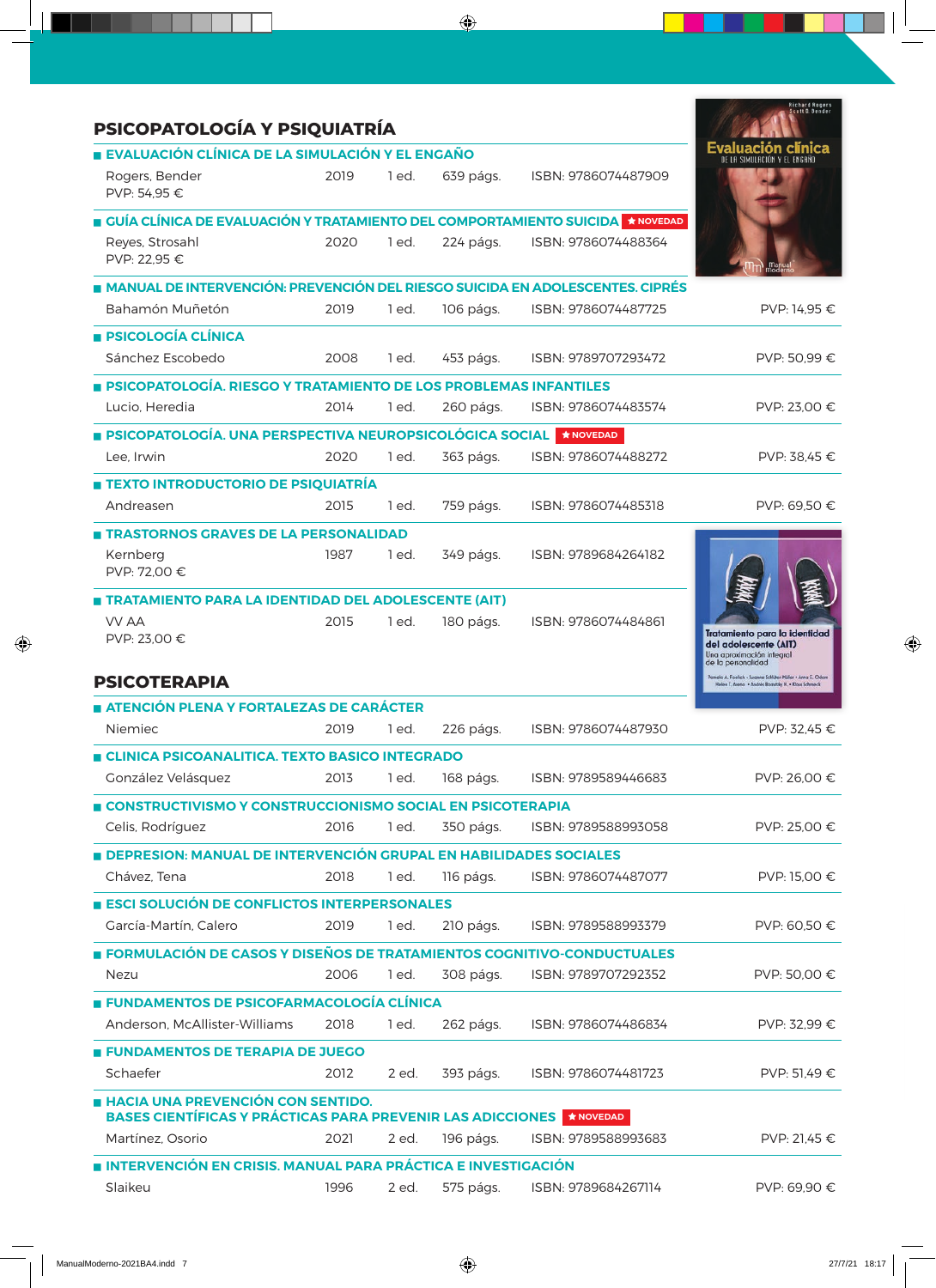| LA PREVENCIÓN DEL SUCIDIO Y LA AFIRMACIÓN DE LA VIDA EN UNA INSTITUCIÓN                                                             |      |         |           |                     |                                                                                   |
|-------------------------------------------------------------------------------------------------------------------------------------|------|---------|-----------|---------------------|-----------------------------------------------------------------------------------|
| <b>EDUCATIVA</b>                                                                                                                    |      |         |           |                     | <b>PROCESO CORPORAL</b>                                                           |
| Carmona Parra<br>PVP: 25.50 €                                                                                                       | 2019 | 1 ed.   | 294 págs. | ISBN: 9789588993515 | Un enfoque Gestalt para el trabajo corporal<br>en psicoterapia<br>James L. Kepner |
| <b>ELAS PSICOTERAPIAS EXISTENCIALES</b>                                                                                             |      |         |           |                     |                                                                                   |
| Martínez<br>PVP: 41,60 €                                                                                                            | 2011 | 1 ed.   | 237 págs. | ISBN: 9789589446416 |                                                                                   |
| <b>LOS MODOS DE SER INAUTÉNTICOS. SENTIDO DE LOS TRASTORNOS DE LA</b>                                                               |      |         |           |                     |                                                                                   |
| <b>PERSONALIDAD</b>                                                                                                                 |      |         |           |                     | $\left(\frac{m}{m}\right)$ Manual Moderno                                         |
| Martínez<br>PVP: 48.30 €                                                                                                            | 2011 | 1 ed.   | 352 págs. | ISBN: 9789589446386 |                                                                                   |
| ■ LOS RETOS DE SER TERAPEUTA                                                                                                        |      |         |           |                     |                                                                                   |
| Kottler<br>PVP: 28.95 €                                                                                                             | 2019 | 1 ed.   | 315 págs. | ISBN: 9786074487800 | Regulación emocional<br>en la práctica clínica                                    |
| <b>MANUAL CLÍNICO DE TRASTORNOS PSICOLOGICOS. TRATAMIENTO PASO A PASO</b>                                                           |      |         |           |                     | Una guía                                                                          |
| <b>Barlow</b><br>PVP: 65,00 €                                                                                                       | 2018 | 1 ed.   | 768 págs. | ISBN: 9786074487121 | para terapeutas<br>Michel André Reyes Ortega<br>Edgar Antonio Tena Suck           |
| <b>MANUAL DE PSICOTERAPIA CON ENFOQUE LOGOTERAPEUTICO.</b>                                                                          |      |         |           |                     |                                                                                   |
| Martínez Ortiz<br>PVP: 39,00 €                                                                                                      | 2013 | 1 ed.   | 292 págs. | ISBN: 9789589446737 | (m) Manual Moderno                                                                |
| <b>MANUAL DE TERAPIA DE JUEGO</b>                                                                                                   |      |         |           |                     |                                                                                   |
| O'Connor, Schaefer, Braverman                                                                                                       | 2017 | 2 ed.   | 587 págs. | ISBN: 9786074486179 | PVP: 61.99 €                                                                      |
| <b>MANUAL PARA EL DESARROLLO DE HABILIDADES CLÍNICAS. CASOS PRÁCTICOS</b>                                                           |      |         |           |                     |                                                                                   |
| Morrison                                                                                                                            | 2019 | 1 ed.   | 330 págs. | ISBN: 9786074487688 | PVP: 29,95 €                                                                      |
| <b>A MANUAL PIBA. PROGRAMA DE INTERVENCIÓN BREVE PARA ADOLESCENTES QUE INICIAN EL CONSUMO DEL</b><br><b>ALCOHOL Y OTRAS DROGAS.</b> |      |         |           |                     |                                                                                   |
| Martínez, Pacheco                                                                                                                   | 2014 | $1$ ed. | 89 págs.  | ISBN: 9786074483925 | PVP: 16,00 €                                                                      |
| ■ MODIFICACIÓN DE LA CONDUCTA                                                                                                       |      |         |           |                     |                                                                                   |
| Kazdin                                                                                                                              | 1996 | 1 ed.   | 506 págs. | ISBN: 9789684267091 | PVP: 65.00 €                                                                      |
| PROCESO CORPORAL UN ENFOQUE GESTALT PARA EL TRABAJO CORPORAL EN PSICOTERAPIA                                                        |      |         |           |                     |                                                                                   |
| Kepner                                                                                                                              | 1992 | 1 ed.   | 221 págs. | ISBN: 9789684265776 | PVP: 63,00 €                                                                      |
| PROCESOS BÁSICOS DE PSICOTERAPIA GESTALT                                                                                            |      |         |           |                     |                                                                                   |
| García Licea                                                                                                                        | 2009 | 2 ed.   | 269 págs. | ISBN: 9786074480351 | PVP: 36,00 €                                                                      |
| <b>PSICÓLOGOS Y PSICOANALISTAS EN HOSPITALES. FORMACIÓN, EXPERIENCIA Y REFLEXIONES</b>                                              |      |         |           |                     |                                                                                   |
| Hernández, Lozano                                                                                                                   | 2012 | 1 ed.   | 147 págs. | ISBN: 9786074482416 | PVP: 16,99 €                                                                      |
|                                                                                                                                     |      |         |           |                     |                                                                                   |
| <b>BICOTERAPIA GESTALT. PROCESO FIGURA-FONDO</b><br>García Licea                                                                    | 2005 | 2 ed.   | 126 págs. | ISBN: 9789707291959 | PVP: 30,00 €                                                                      |
|                                                                                                                                     |      |         |           |                     |                                                                                   |
| <b>PSICOTERAPIA INFANTIL CON JUEGO: CASOS CLÍNICOS</b>                                                                              |      |         |           |                     |                                                                                   |
| <b>Esquivel Ancona</b>                                                                                                              | 2010 | 1 ed.   | 245 págs. | ISBN: 9786074480559 | PVP: 32,50 €                                                                      |
| PSICOTERAPIA INTEGRATIVA: UNA APROXIMACIÓN A LA PRÁCTICA CLÍNICA BASADA EN EVIDENCIAS                                               |      |         |           |                     | <b>★ NOVEDAD</b>                                                                  |
| Tena Suck                                                                                                                           | 2020 | 1 ed.   | 136 págs. | ISBN: 9786074488333 | PVP: 18,95 €                                                                      |
| REGULACIÓN EMOCIONAL EN LA PRÁCTICA CLÍNICA. UNA GUÍA PARA TERAPEUTAS                                                               |      |         |           |                     |                                                                                   |
| Reyes Ortega, Tena Suck                                                                                                             | 2016 | 1 ed.   | 110 págs. | ISBN: 9786074485707 | PVP: 13,50 €                                                                      |
| SER TERAPEUTA. 30 AÑOS NAVEGANDO EN MUNDOS AJENOS                                                                                   |      |         |           |                     |                                                                                   |
| Pérez Gómez                                                                                                                         | 2015 | 2 ed.   | 252 págs. | ISBN: 9789589446850 | PVP: 22,00 €                                                                      |
| TERAPIA EN CONTEXTO. UNA APROXIMACION AL EJERCICIO PSICOTERAPEUTICO                                                                 |      |         |           |                     |                                                                                   |
| Álvarez, Escoffie, Rosado                                                                                                           | 2015 | 2 ed.   | 236 págs. | ISBN: 9786074485448 | PVP: 22,00 €                                                                      |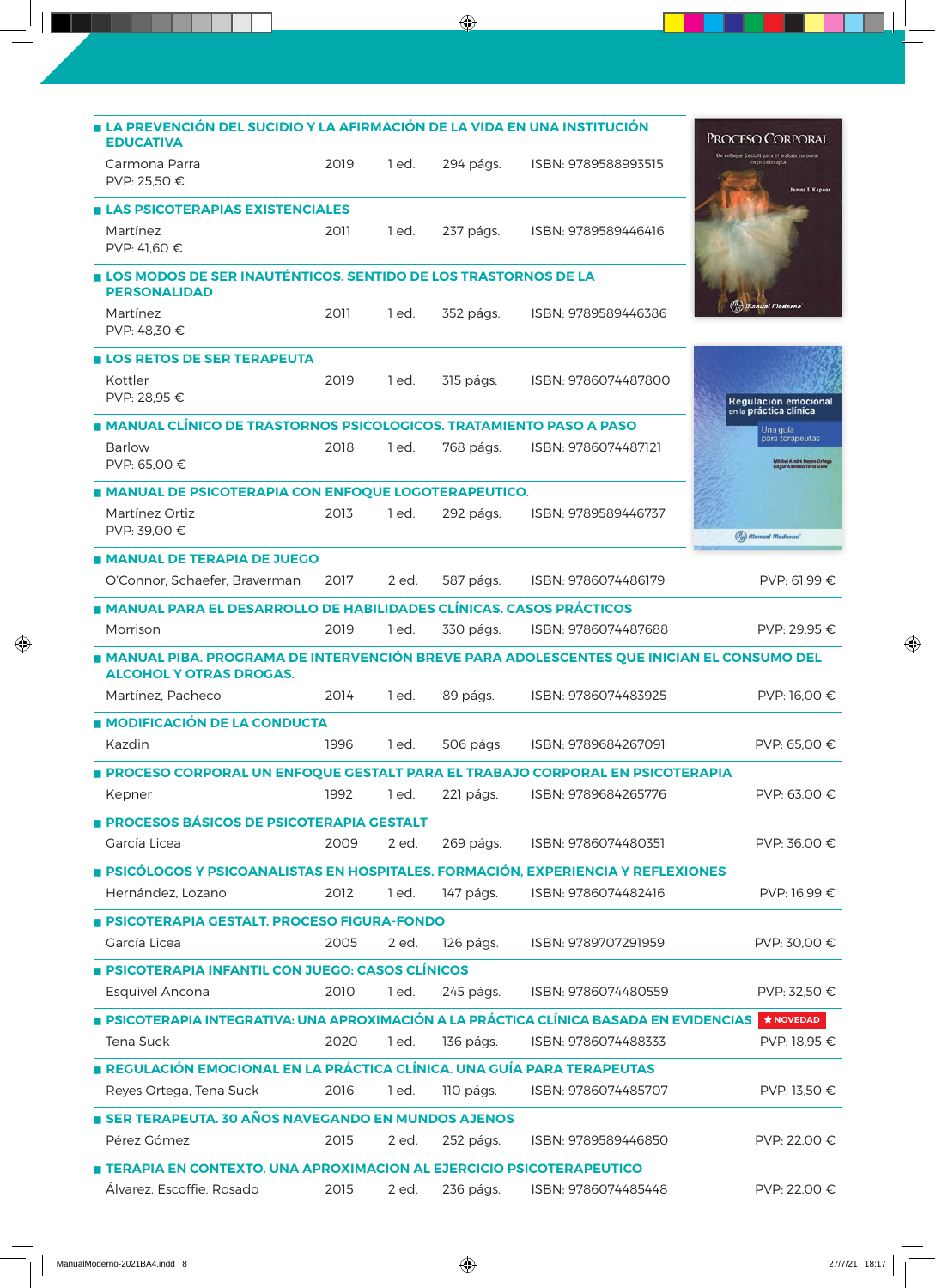| <b>TERAPIA FAMILIAR</b>                                                                                              |      |                     |           |                     | 2 <sup>ª</sup> edición                                                   |
|----------------------------------------------------------------------------------------------------------------------|------|---------------------|-----------|---------------------|--------------------------------------------------------------------------|
| CONTINUIDAD Y CAMBIO EN LA FAMILIA. FACTORES INTERVINIENTES                                                          |      |                     |           |                     |                                                                          |
| VV AA<br>PVP: 20.99 €                                                                                                | 2015 | 1 ed.               | 179 págs. | ISBN: 9786074485158 |                                                                          |
| COORDINACIÓN PARENTAL. UNA RESPUESTA A LOS DIVORCIOS CONFLICTIVOS.                                                   |      |                     |           |                     |                                                                          |
| García-López, Rodríguez-Mesa, Pérez-García 2019<br>104 págs.                                                         |      | ISBN: 9789588993539 | 1 ed.     | PVP: 14,40 €        | El reto de ser <b>padres</b><br>Vivir en familia                         |
| EL GUIÓN DE LA CODEPENDENCIA EN RELACIONES DE PAREJA                                                                 |      |                     |           |                     | Marissa Lorena Gamboa Anoona                                             |
| Noriega Gayol<br>PVP: 21.95 €                                                                                        | 2013 | 1 ed.               | 119 págs. | ISBN: 9786074483031 | <b>Manuel Sosa Correa</b>                                                |
| <b>EL RETO DE SER PADRES. VIVIR EN FAMILIA</b>                                                                       |      |                     |           |                     |                                                                          |
| Gamboa, Sosa                                                                                                         | 2015 | 2 ed.               | 132 págs. | ISBN: 9786074485356 | PVP: 17,00 €                                                             |
| ENFOQUE SISTÉMICO. UNA INTRODUCCIÓN A LA TERAPIA FAMILIAR                                                            |      |                     |           |                     |                                                                          |
| <b>Garibay Rivas</b>                                                                                                 | 2013 | 2 ed.               | 149 págs. | ISBN: 9786074483383 | PVP: 21,99 €                                                             |
| <b>VIOLENCIA INFANTO-JUVENIL</b>                                                                                     |      |                     |           |                     |                                                                          |
| <b>BULLYING, ASAMBLEAS ESCOLARES PARA MEJORAR LA CONVIVENCIA ESCOLAR</b>                                             |      |                     |           |                     |                                                                          |
| Mendoza Gonzalez<br>PVP: 12,00 €                                                                                     | 2014 | 1 ed.               | 88 págs.  | ISBN: 9786074483901 | Mario Orozco Guzmán<br>Ana María Méndez Pug<br><b>Yolanda Elena Garc</b> |
| <b>BULLYING. ESTAMPAS INFANTILES DE LA VIOLENCIA ESCOLAR. EXPLORACIONES</b><br><b>PSICOLÓGICAS</b>                   |      |                     |           |                     |                                                                          |
| Orozco, Méndez, García<br>PVP: 21,00 €                                                                               | 2015 | 1 ed.               | 179 págs. | ISBN: 9786074484823 | <b>Estampas infantiles</b><br>de la Violencia escolar                    |
| ■ GUIA CLÍNICA PARA LA EVALUACIÓN Y DIAGNÓSTICO DEL MALTRATO INFANTIL                                                |      |                     |           |                     | <b>Exploraciones psicológicas</b>                                        |
| Ampudia, Santaella, Eguía<br>PVP: 35,99 €                                                                            | 2009 | 1 ed.               | 208 págs. | ISBN: 9786074480191 | О<br>(m) Manual Moderno                                                  |
| <b>MALTRATO INFANTIL</b>                                                                                             |      |                     |           |                     | Guía clínica                                                             |
| Wekerle, Wolfe, Cohen, Bromberg 2019<br>PVP: 19,95 €                                                                 |      | 2 ed.               | 109 págs. | ISBN: 9786074487947 | para la evaluación<br>y diagnóstico del<br>maltrato infantil             |
| SOCIEDAD Y VIOLENCIA. SUJETOS, PRÁCTICAS Y DISCURSOS                                                                 |      |                     |           |                     |                                                                          |
| García, Cruz<br>PVP: 20,00 €                                                                                         | 2018 | 1 ed.               | 260 págs. | ISBN: 9786074486469 |                                                                          |
| TRASTORNO DISOCIAL. EVALUACIÓN, TRATAMIENTO Y PREVENCIÓN DE LA CONDUCTA<br><b>ANTISOCIAL EN NIÑOS Y ADOLESCENTES</b> |      |                     |           |                     |                                                                          |
| Rey<br>PVP: 26,80 €                                                                                                  | 2010 | 1 ed.               | 226 págs. | ISBN: 9789589446317 | 醚<br>$\binom{m}{m}$ Manual Moderno                                       |
| <b>UIOLENCIA EN EL NOVIAZGO</b>                                                                                      |      |                     |           |                     |                                                                          |
| Rey, Martínez                                                                                                        | 2018 | 1 ed.               | 208 págs. | ISBN: 9789588993232 | PVP: 23,00 €                                                             |
| <b>PSICOLOGÍA DE LA SALUD</b>                                                                                        |      |                     |           |                     | Intervención integral en las                                             |
| ALTERNATIVAS PSICOLÓGICAS DE INTERVENCIÓN EN PROBLEMAS DE SALUD                                                      |      |                     |           |                     |                                                                          |
| Camacho, Galán<br>PVP: 29,99 €                                                                                       | 2015 | 1 ed.               | 287 págs. | ISBN: 9786074484946 |                                                                          |
| <b>AUTOCUIDADO DE LA SALUD II</b>                                                                                    |      |                     |           |                     |                                                                          |
| Vega, Camacho<br>PVP: 22,99 €                                                                                        | 2019 | 1 ed.               | 130 págs. | ISBN: 9786074487244 | González / Ostrosky                                                      |

#### **CÓMO CUIDAR UN ENFERMO EN CASA**

Moreno 2005 1 ed. 149 págs. ISBN: 9789589446126 PVP: 20,90 €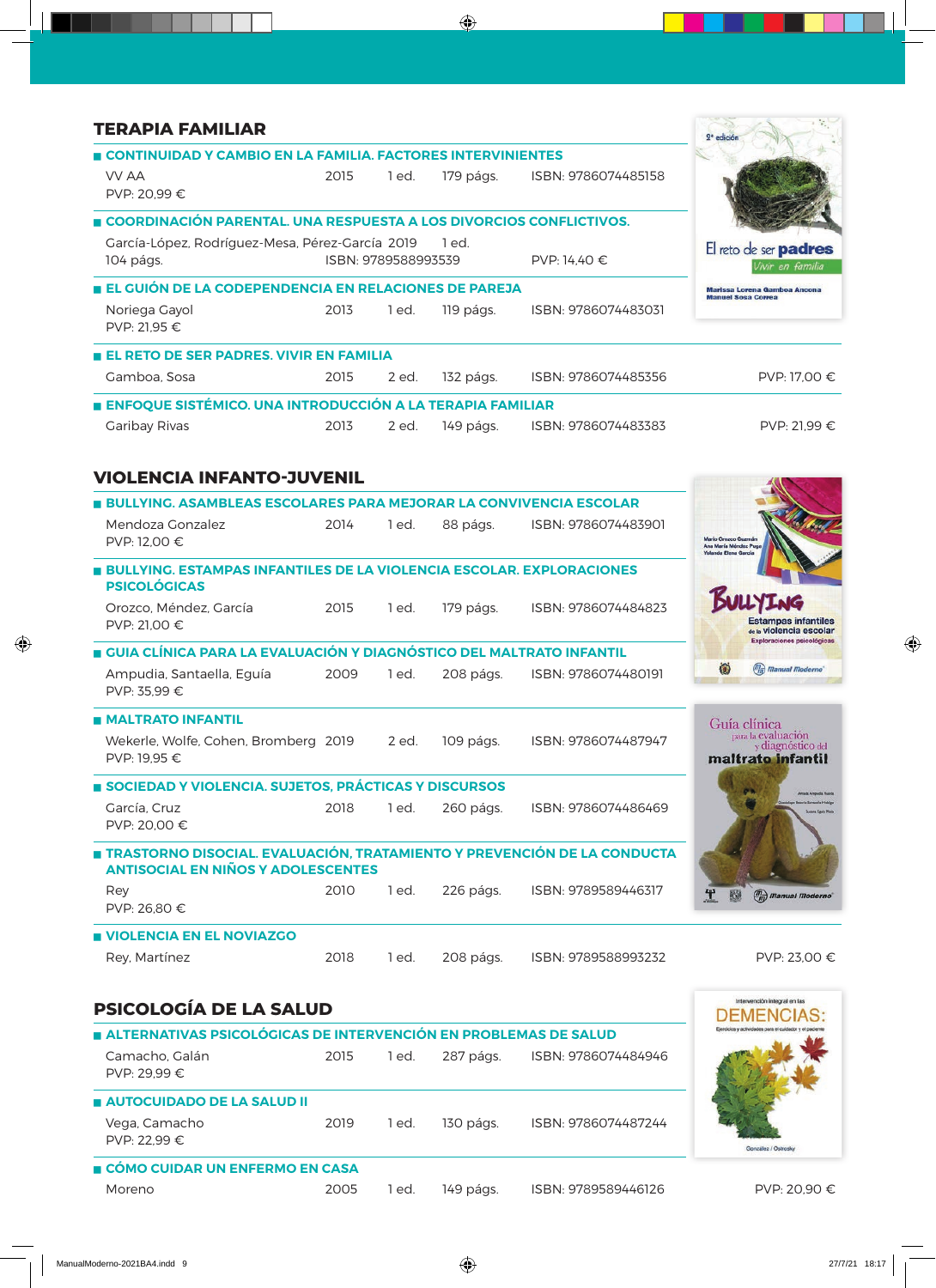| ENTREVISTA CLÍNICA: INFANTIL, ADOLESCENTE, DE LA SALUD, FAMILIAR Y GRUPAL ★ NOVEDAD                                        |      |                 |                    |                     |                                                        |
|----------------------------------------------------------------------------------------------------------------------------|------|-----------------|--------------------|---------------------|--------------------------------------------------------|
| AA VV<br>PVP: 23.45 €                                                                                                      | 2020 | 1 ed.           | 300 págs.          | ISBN: 9786074488487 |                                                        |
|                                                                                                                            |      |                 |                    |                     | Estrés y salud<br>Investigación básica y aplicada      |
| ESTRÉS POSTRAUMÁTICO. TRATAMIENTO BASADO EN LA TERAPIA DE ACEPTACIÓN Y<br><b>COMPROMISO (ACT)</b>                          |      |                 |                    |                     | Sergio Galán Cuevas<br>Everardo José Camacho Gutiérrez |
| Vargas, Coria<br>PVP: 15,99 €                                                                                              | 2017 | 1 ed.           | 82 págs.           | ISBN: 9786074486117 |                                                        |
| ESTRÉS Y SALUD. INVESTIGACIÓN BÁSICA Y APLICADA                                                                            |      |                 |                    |                     |                                                        |
| Galán, Camacho<br>PVP: 25,00 €                                                                                             | 2012 | 1 ed.           | 248 págs.          | ISBN: 9786074482256 |                                                        |
| FORTALEZA. POTENCIACION DE LA RESILIENCIA PARA LA PROMOCION Y EL<br><b>MANTENIMIENTO DE LA SALUD</b>                       |      |                 |                    |                     |                                                        |
| Vinaccia, Remor, Quiceno<br>PVP: 18,00 €                                                                                   | 2015 | 1 ed.           | 120 págs.          | ISBN: 9789589446911 |                                                        |
| <b>E FORTALEZA. POTENCIACION DE LA RESILIENCIA PARA LA PROMOCION Y EL</b><br><b>MANTENIMIENTO DE LA SALUD. CUADERNILLO</b> |      |                 |                    |                     |                                                        |
| Quiceno<br>PVP: 5.95 €                                                                                                     | 2016 | 1 ed.           | 44 págs.           | ISBN: 9789589446898 |                                                        |
| INTERVENCION INTEGRAL EN LAS DEMENCIAS                                                                                     |      |                 | $\bigstar$ NOVEDAD |                     |                                                        |
| Ostrosky<br>PVP: 29,95 €                                                                                                   | 2020 | 1 ed.           | 155 págs.          | ISBN: 9786079824808 |                                                        |
| INTERVENCIONES CON APOYO EMPÍRICO. HERRAMIENTAS FUNDAMENTALES PARA EL<br>PSICÓLOGO CLÍNICO Y DE LA SALUD                   |      |                 |                    |                     |                                                        |
| Ibarra, Orozco, Valencia<br>PVP: 26,00 €                                                                                   | 2014 | 1 ed.           | 219 págs.          | ISBN: 9786074484571 |                                                        |
| MANUAL DE INTERVENCIONES COGNITIVO-CONDUCTUALES APLICADAS A<br><b>ENFERMEDADES CRÓNICAS</b>                                |      |                 |                    |                     |                                                        |
| Caballero, Gálvez<br>PVP: 17,99 €                                                                                          | 2019 | 1 ed.           | 142 págs.          | ISBN: 9786074487336 |                                                        |
| <b>PSICOLOGÍA DE LA SALUD. ABORDAJE INTEGRAL DE LA ENFERMEDAD CRÓNICA</b>                                                  |      |                 |                    |                     |                                                        |
| Arrivillaga, Correa, Salazar<br>PVP: 38,00 €                                                                               | 2007 | 1 ed.           | 279 págs.          | ISBN: 9789589446201 | $\binom{m}{m}$ Manual Moderno'                         |
| <b>B PSICOLOGÍA MÉDICA Y COMUNICACIÓN</b>                                                                                  |      | $\star$ NOVEDAD |                    |                     |                                                        |
| Jones                                                                                                                      | 2020 | 2 ed.           | 452 págs.          | ISBN: 9786074488432 | PVP: 37,25 €                                           |
| <b>PSICOLOGÍA SOCIAL DE LA SALUD. PROMOCIÓN Y PREVENCIÓN</b>                                                               |      |                 |                    |                     |                                                        |
| Flórez                                                                                                                     | 2000 | 1 ed.           | 214 págs.          | ISBN: 9789589446188 | PVP: 28,30 €                                           |
| SALUD Y ENFERMEDAD DEL NIÑO Y DEL ADOLESCENTE. VOL I Y II                                                                  |      |                 |                    |                     |                                                        |
| Martínez y Martínez                                                                                                        | 2017 | 8 ed.           | 1.901 págs.        | ISBN: 9786074486018 | 157,25€                                                |
| TODO LO QUE QUERÍAS SABER SOBRE EL ESTRÉS DE LA A A LA Z                                                                   |      |                 |                    |                     |                                                        |
| Juárez Batista                                                                                                             | 2019 | 1 ed.           | 136 págs.          | ISBN: 9786074487572 | PVP: 12,95 €                                           |
| NALORACIÓN Y TRATAMIENTO DE LAS CEFALEAS PRIMARIAS CRÓNICAS                                                                |      |                 |                    |                     |                                                        |
| Velázquez Jurado                                                                                                           | 2014 | 1 ed.           | 125 págs.          | ISBN: 9786074484557 | PVP: 21,00 €                                           |
| <b>PSICOLOGÍA DEL TRABAJO</b>                                                                                              |      |                 |                    |                     |                                                        |
|                                                                                                                            |      |                 |                    |                     |                                                        |

| <b>BURNOUT, CONSECUENCIAS Y SOLUCIONES</b> |      |       |           |                     |              |
|--------------------------------------------|------|-------|-----------|---------------------|--------------|
| El Sahili González, Luis Felipe Ali 2015   |      | 1 ed. | 141 págs. | ISBN: 9786074485233 | PVP: 17.99 € |
| <b>E CALIDAD DE VIDA EN EL TRABAJO</b>     |      |       |           |                     |              |
| Juana Patlán Pérez                         | 2016 | l ed. | 278 págs. | ISBN: 9786074485851 | PVP: 25.99 € |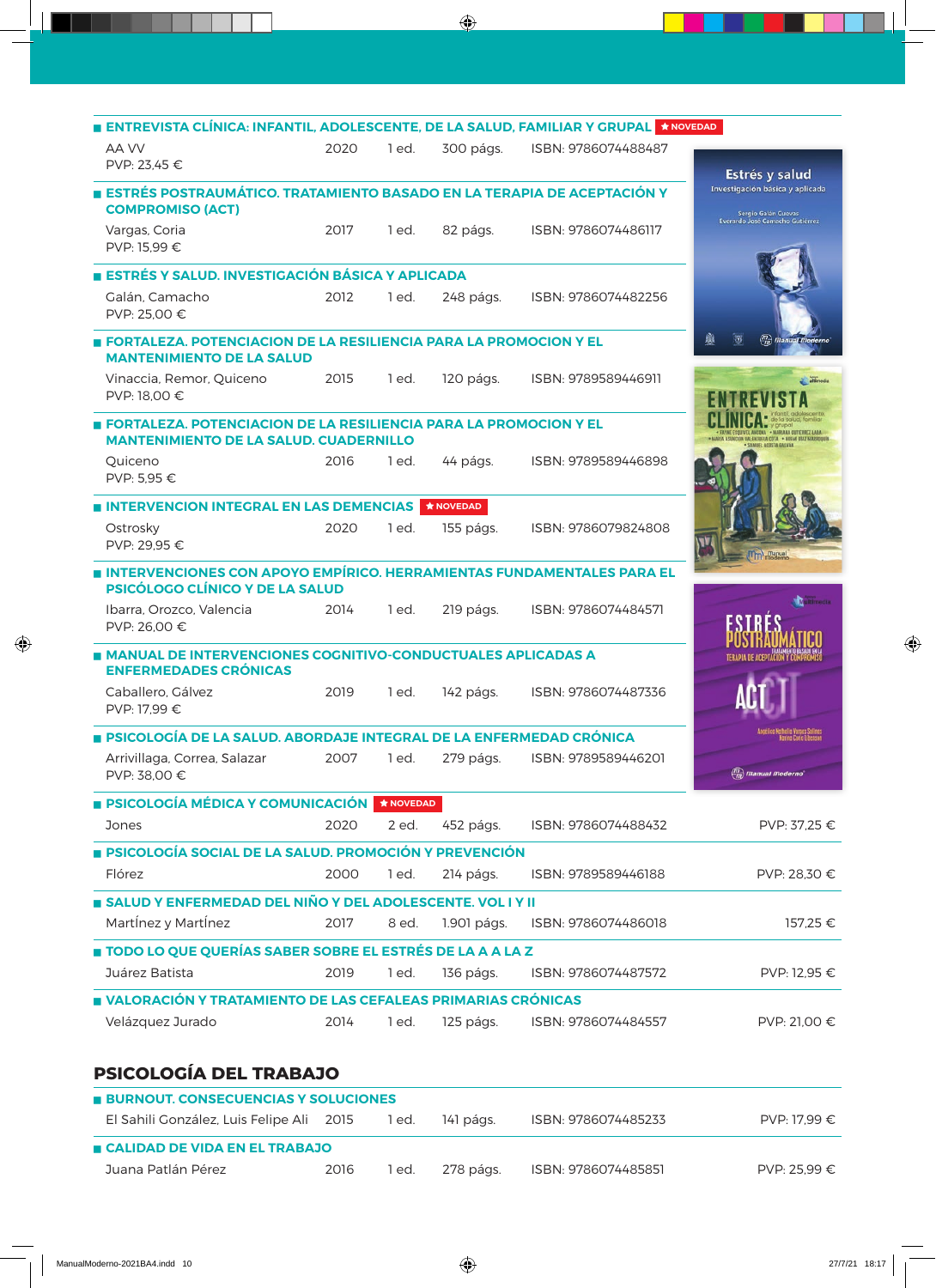| CLIMA Y AMBIENTE ORGANIZACIONAL. TRABAJO, SALUD Y FACTORES PSICOSOCIALES                                |      |         |           |                     |              |
|---------------------------------------------------------------------------------------------------------|------|---------|-----------|---------------------|--------------|
| Jesús Felipe Uribe Prado                                                                                | 2014 | 1 ed.   | 227 págs. | ISBN: 9786074484533 | PVP: 24,00 € |
| EL COMPORTAMIENTO HUMANO EN LAS ORGANIZACIONES. FUNDAMENTACION                                          |      |         |           |                     |              |
| Aguillón, Berrún, Peña                                                                                  | 2015 | 1 ed.   | 153 págs. | ISBN: 9786074485257 | PVP: 19,50 € |
| FRAUDE. PERSPECTIVAS PARA SU COMPRENSIÓN E INTERVENCIÓN                                                 |      |         |           |                     |              |
| <b>FUKL. INIF</b>                                                                                       | 2019 | 1 ed.   | 135 págs. | ISBN: 9789588993393 | PVP: 18,00 € |
| <b>E LA ENTREVISTA EN LAS ORGANIZACIONES</b>                                                            |      |         |           |                     |              |
| Grados, Sánchez                                                                                         | 2017 | 3 ed.   | 241 págs. | ISBN: 9786074486285 | PVP: 23.99 € |
| LO QUE NO SABE SOBRE EL LIDERAZGO, PERO PROBABLEMENTE DEBERÍA. APLICACIONES A LA VIDA DIARIA            |      |         |           |                     |              |
| Kottler                                                                                                 | 2019 | 1 ed.   | 351 págs. | ISBN: 9786074488166 | PVP: 35.95 € |
| <b>MANUAL DE SALUD OCUPACIONAL</b>                                                                      |      |         |           |                     |              |
| Guerrero                                                                                                | 2017 | 1 ed.   | 419 págs. | ISBN: 9789588993119 | PVP: 34,20 € |
| PSICOLOGÍA DEL TRABAJO. UN ENTORNO DE FACTORES PSICOSOCIALES SALUDABLES PARA LA<br><b>PRODUCTIVIDAD</b> |      |         |           |                     |              |
| Uribe Prado                                                                                             | 2016 | 1 ed.   | 218 págs. | ISBN: 9786074485752 | PVP: 21.99 € |
| <b>E PSICOLOGÍA ORGANIZACIONAL EN LATINOAMÉRICA</b>                                                     |      |         |           |                     |              |
| Zimmerman, Uribe                                                                                        | 2018 | $1$ ed. | 376 págs. | ISBN: 9786074487091 | PVP: 29.99 € |
| <b>RECLUTAMIENTO, SELECCIÓN, CONTRATACIÓN E INDUCCIÓN DEL PERSONAL</b>                                  |      |         |           |                     |              |
| Grados                                                                                                  | 2013 | 4 ed.   | 367 págs. | ISBN: 9786074483420 | PVP: 35.75 € |
| VIOLENCIA Y ACOSO EN EL TRABAJO. MOBBING                                                                |      |         |           |                     |              |
| Uribe Prado                                                                                             | 2011 | 1 ed.   | 207 págs. | ISBN: 9786074480719 | PVP: 33,00 € |
|                                                                                                         |      |         |           |                     |              |
| <b>PSICOLOGÍA FORENSE Y CRIMINAL</b>                                                                    |      |         |           |                     |              |
| APORTACIONES A LA PSICOLOGÍA JURÍDICA Y FORENSE DESDE IBEROAMÉRICA                                      |      |         |           |                     | <b>OGIA</b>  |
|                                                                                                         |      |         |           |                     |              |

| Chan<br>PVP: 20.80 €                                                                     | 2014 | 1 ed. | 191 págs. | ISBN: 9786074484045 | TOLU                                                                        |
|------------------------------------------------------------------------------------------|------|-------|-----------|---------------------|-----------------------------------------------------------------------------|
| ■ CÓMO SE DEBE RESOLVER UN CRIMEN                                                        |      |       |           |                     |                                                                             |
| Ostrosky<br>PVP: 20.99 €                                                                 | 2017 | 1 ed. | 220 págs. | ISBN: 9786074486483 |                                                                             |
| CON-CIENCIA CRIMINAL. CRIMINOLOGÍA, PSICOLOGÍA JURÍDICA Y PERFILACIÓN<br><b>CRIMINAL</b> |      |       |           |                     |                                                                             |
| Norza, Egea<br>PVP: 46,00 €                                                              | 2017 | 1 ed. | 562 págs. | ISBN: 9789588993096 |                                                                             |
| EPISTEMOLOGÍA Y PSICOLOGÍA FORENSE. GUÍA PRÁCTICA PARA PSICÓLOGOS Y<br><b>ABOGADOS</b>   |      |       |           |                     | <b>EVALUACIÓN PSICOLÓGICA</b><br><b>FORENSE:</b> la cuitodia de los menores |
| Amaya<br>PVP: 23,95 €                                                                    | 2019 | 1 ed. | 248 págs. | ISBN: 9789588993355 | Fernando Jiménez Gómez<br>Guadalupe Sánchez Crespo<br>Amada Ampudia Rueda   |
| EVALUACIÓN PSICOLÓGICA FORENSE: LA CUSTODIA DE LOS MENORES                               |      |       |           |                     |                                                                             |
| Jiménez, Sánchez, Ampudia<br>PVP: 28.99 €                                                | 2018 | 1 ed. | 176 págs. | ISBN: 9786074486773 |                                                                             |
| <b>FENOMENO SUICIDA: UN ACERCAMIENTO TRANSDISCIPLINAR</b>                                |      |       |           |                     |                                                                             |
| Morfín, Ibarra<br>PVP: 21.00 €                                                           | 2015 | 1 ed. | 172 págs. | ISBN: 9786074484885 | <sup>In</sup> <sub>m</sub> ) <i>Manual</i> Moderno                          |
| <b>INVESTIGACIÓN TRANSDISCIPLINAR DEL FENÓMENO SUICIDA</b>                               |      |       |           |                     |                                                                             |
| Ibarra, Morfín                                                                           | 2017 | 1 ed. | 171 págs. | ISBN: 9786074486001 | PVP: 25,00 €                                                                |
| <b>A MEDIACIÓN, PERSPECTIVAS DESDE LA PSICOLOGÍA JURÍDICA</b>                            |      |       |           |                     |                                                                             |
| García-López                                                                             | 2011 | 1 ed. | 278 págs. | ISBN: 9789589446423 | PVP: 33.00 €                                                                |